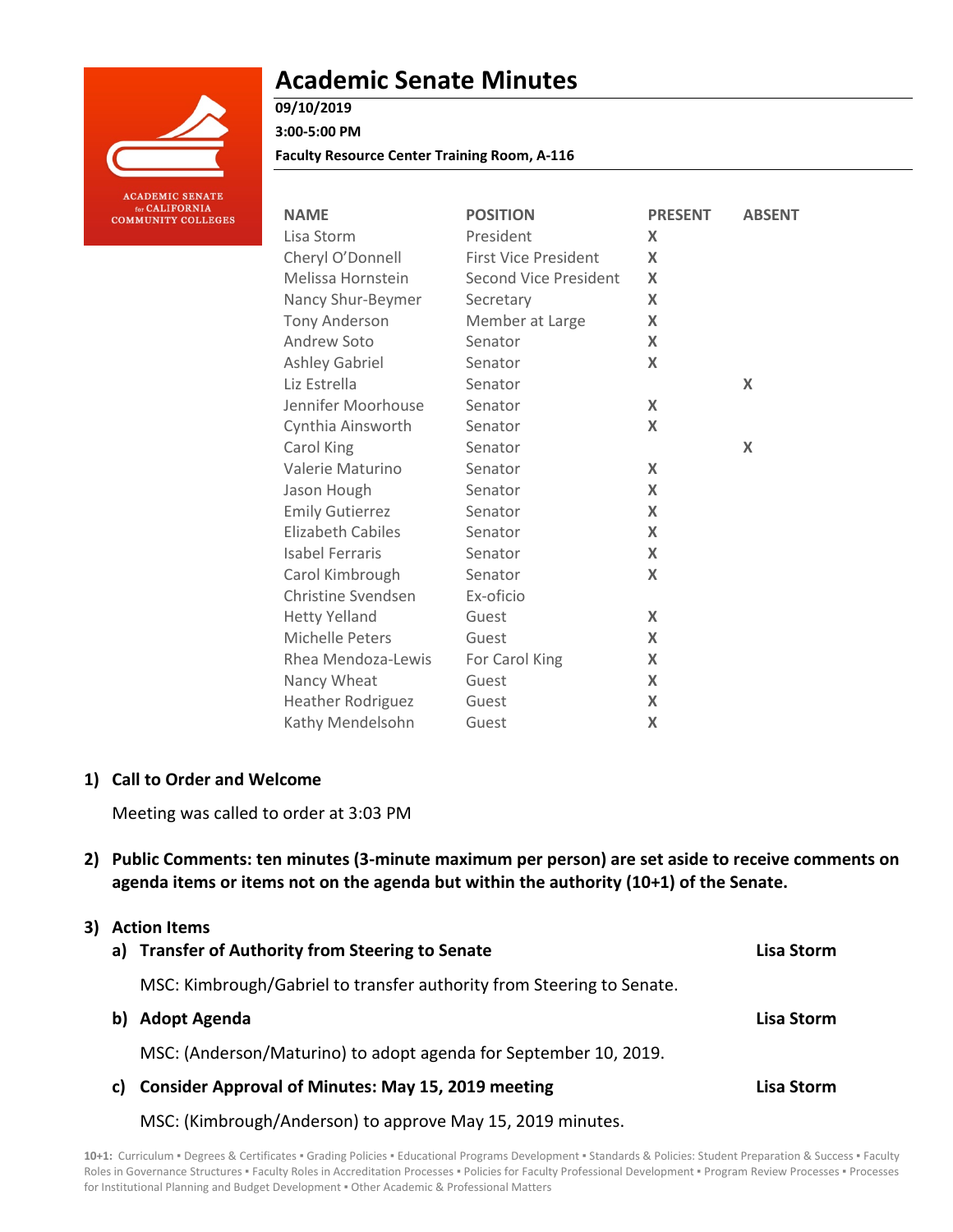## **d) Committee and Council Appointments Lisa Storm**

MSC: (Anderson/Moorhouse) to approve council appointments as proposed.

**e) Confirmation of Peer Evaluators Lisa Storm**

MSC: (Anderson/Cabiles) to approve peer evaluators as proposed. MSC: (Anderson/Hough) to approve Margaret Mayfield as a peer evaluator for Cynthia Ainsworth.

**f) Student Success and Equity Committee Handbook Page Cynthia Ainsworth** MSC: (Hough/Ferraris) to approve Student Success and Equity Committee Handbook Page as proposed.

The purpose of the student success and equity committee is to research and offer advice and direction to the Academic Senate on matters related to improving equity and student success at Hartnell College. There is still need for two faculty to co-chair (co-chair will be paid like the curriculum chair is paid) through stipend.

**g) College Re-Design Self-Assessment and Organization Hetty Yelland** MSC: (Kimbrough/Anderson) to approve College Re-Design Self-Assessment and Organization.

Hetty presented to the senate that the group has been gathering information and has come up with a very conservative scale of adoption. Once the document is approved it will go into the NOVA system. The self-assessment is for the state to see how they can help us in achieving the goals that were set.

Six designs have been chosen and the first draft of the meta-major design is ready to be presented to the college, presentation dates/times will be sent out soon. Hetty encouraged anyone who wanted to join a team to contact her.

**h) Changes to Tenure Review Process Cheryl O'Donnell**

MSC: (Kimbrough/Schur-Beymer) to table the observation form for approval at next meeting, all other reports approved.

Cheryl presented the changes to the way the tenure review process information is gathered and submitted. USB's are available to probationary faculty with all pertinent folders and forms. This will streamline the gathering of documents and reduce confusion on the probationary faculty.

## **i) Approval of BP/AP's Lisa Storm**

MSC (Kimbrough/Hough) to approve AP 3440. MSC: (Schur-Beymer/Maturino) to table all other BP/APs for the next meeting. BP 7130 BP 7210